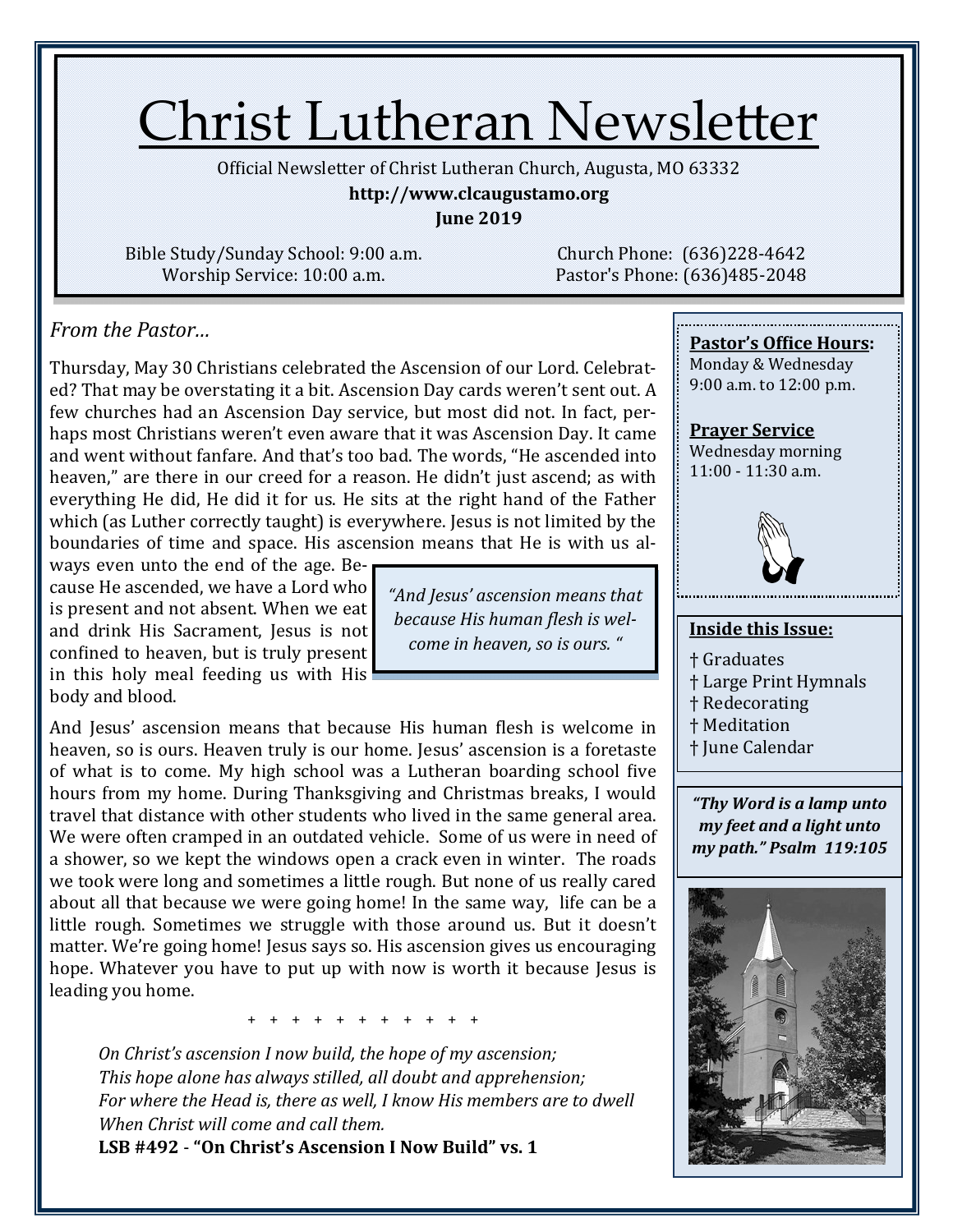#### **Attendance**

April 28 - 42 May 5 - 56 May 12 - 45 May 19 - 36 May 26 - 28

*"I was glad when they said to me, let us go to the house of the Lord!" Psalm 122:1*

### **Redecorating Committee**  $\begin{array}{c} \bullet \quad \text{Satali Bell} \\ \text{in History.} \end{array}$

Plans are getting underway to "spruce up" the Education Wing. A committee is being formed to consider colors and ideas for new paint, curtains, wall hangings, etc. If you would like to serve on the committee, please contact Julie Figura. Thank you!

#### **Officers Needed**

We are still in need of someone to serve as an Elder and Chairman. Please prayerfully consider assisting in this important work. Thank you!

#### **Food Drive**

Our church is again participating in the community food drive through June 9. Let's help stock the shelves of our neighborhood food pantries. Non-perishable items only – no glass items. For monetary donations, make checks payable to : Ebenezer U.C.C. Be sure to include Food Pantry in the memo on the check. Donations will be distributed to St. Vincent de Paul food pantry, New Melle and Southern Warren & St. Charles County food pantry, Marthasville. Drop off box is in the Educational Entrance.

#### **Congratulation Graduates!**

- Lillie Figura Graduate of Washington High School, will be attending Maryville University to study nursing.
- Megan Clasen Granddaughter of Dave & Nancy Little, graduate of Northwest Missouri State University, ranked #1 in the College of Arts and Sciences. Will continue her education at Washington University School of Law.
- Colleen Clasen Granddaughter of Dave & Nancy Little, Graduated with honors from Marquette High School. Will attend Rockhurst University in Kansas City, in the doctorate program for a degree in Occupational Therapy.
- Sarah Bell Graduated from the University of Kansas with a Ph.D.

#### **Large Print Hymnals**

Two large print hymnals have been ordered from Lutheran Braille Workers and should be here by mid-June. Each hymnal consists of three paperback books; the first one contains the liturgy and the last two contain hymns. One hymnal will be kept in the Narthex and one in the Education Wing. There will be a note in the bulletin about their location instructing users to return them to their original location when done. Our hope is that these hymnals will enhance the worship experience for those members and guests who require larger print than what our current hymnal provides.

#### **Meditation**

*"Behold, I was brought forth in iniquity, and in sin did my mother conceive me." Psalm 51:5*

*"(David) says, 'I was conceived in iniquity.' What could be said more clearly and meaningfully? He does not say, 'I murdered Uriah.' He does not say, 'I committed adultery.' But he wraps up all of human nature as in one bundle and says, 'I was conceived in sin'....So we are not sinners because we commit this or that sin, but we commit them because we are sinners first."* **Martin Luther**

The world does not believe in this original sin which David speaks of. In the eyes of the world, sin can be measured. If I am aware of many acts of sinfulness, I may go to church on Sunday. If I think that I am avoiding such sinful acts, I may not feel the need for church. But God sets us straight through the Psalmist. Sin is a condition. It's like a disease inherited from birth. "We cannot free ourselves from our sinful condition," we confess in the Divine Service. If I am diseased with sin from birth, then I am a wretched sinner in need of mercy no matter how sinful I may feel. And then I will gladly come to God's house eager to confess my sinful condition and receive the word of pardon. Then I will hunger and thirst for my Lord's body and blood given to me in Holy Communion. By the grace of God we recognize our sinful condition. But even greater, by His grace we see God in mercy dying on a tree for all sinners. In Jesus, forgiveness is ours.